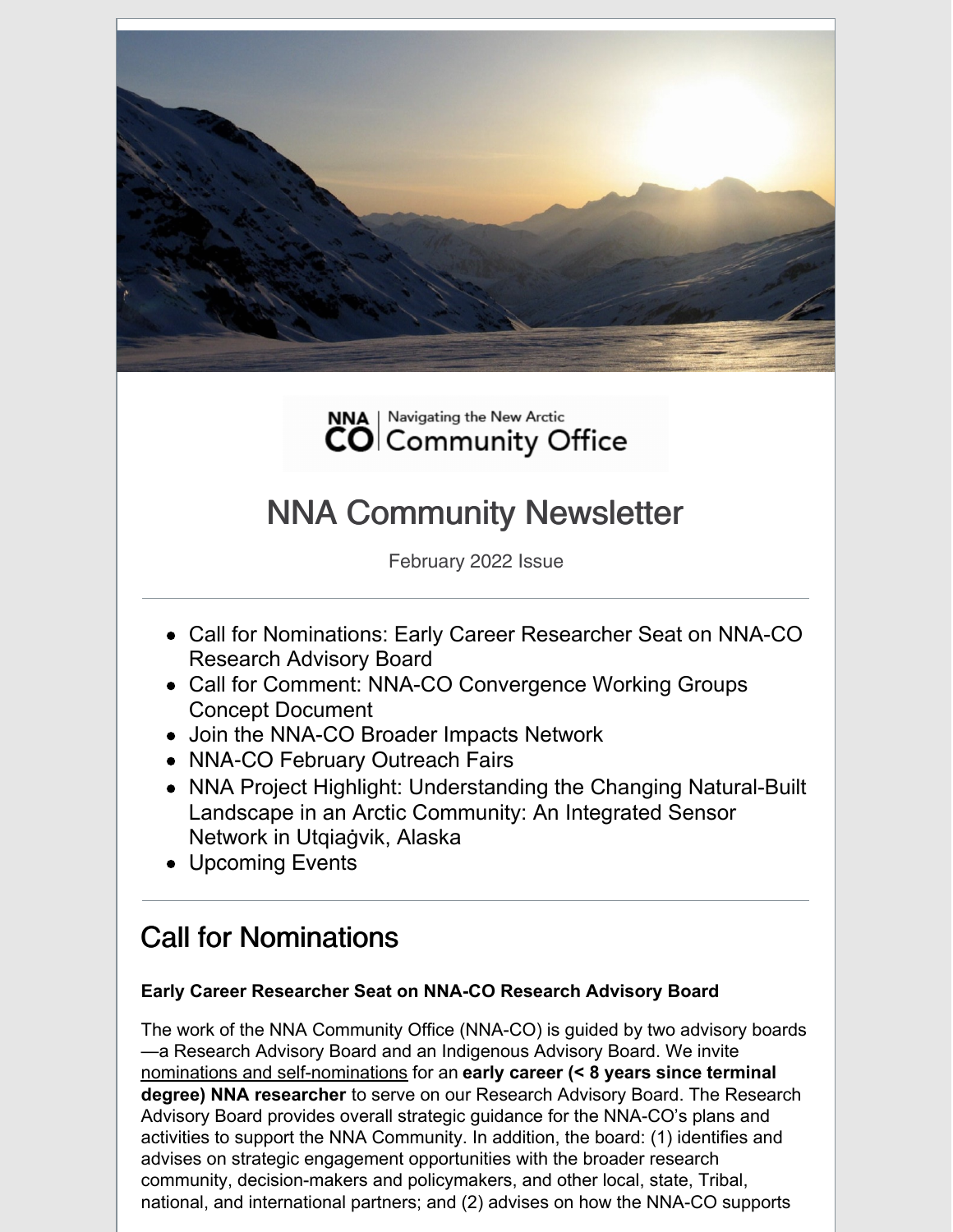research collaborations and synthesis.

Board members will be asked to serve a two-year term and participate in at least three board meetings each year, one of which will coincide with the NNA community annual meeting.

Please submit your nomination(s) and/or self-nominations by completing **this [form](https://docs.google.com/forms/d/e/1FAIpQLSe2ieSxFpPYoGvMxVhAzv_Y2L2TL6B9lMl-9cAYD2600jFkng/viewform?usp=sf_link)** by **April 1, 2022**.

Selection for the early career researcher board member will take place later this spring. We aim to build a Research Advisory Board that represents a diverse community by considering the following criteria for nominations:

- Knowledge, background, and expertise
- Geography of represented NNA research
- Gender identity
- Ethnic and racial identity



# **Call for Comment**

#### **NNA-CO Convergence Working Groups Concept Document**

As a key part of NNA Community Office (NNA-CO) funded activities, the NNA-CO will facilitate the formation, implementation, and outputs of four Convergence Working Groups. The NNA-CO has established an initial set of Convergence Working Group functions and goals, but many design elements of the Convergence Working Group (CWG) process are intentionally not yet fully defined to allow for community input. The thematic focuses of the CWGs have also not yet been identified to allow for co-design of the working groups across the NNA project community. **[Here](https://www.nna-co.org/sites/default/files/2022-02/Convergence Working Group - Concept Document_0.pdf)**, the NNA-CO outlines the current foundational aspects of the CWG design, provides a potential roadmap for elements yet undefined, and invites open community comment for finalizing the CWG process. We invite community discussion on all aspects.

**To inform the CWG development process, the NNA-CO seeks input on the ideas presented in this document during February 15 - April 1**. There are multiple ways to share your input:

Provide your comments via this **[Google](https://forms.gle/knKMnrpWXhZWTzJK8) Form**.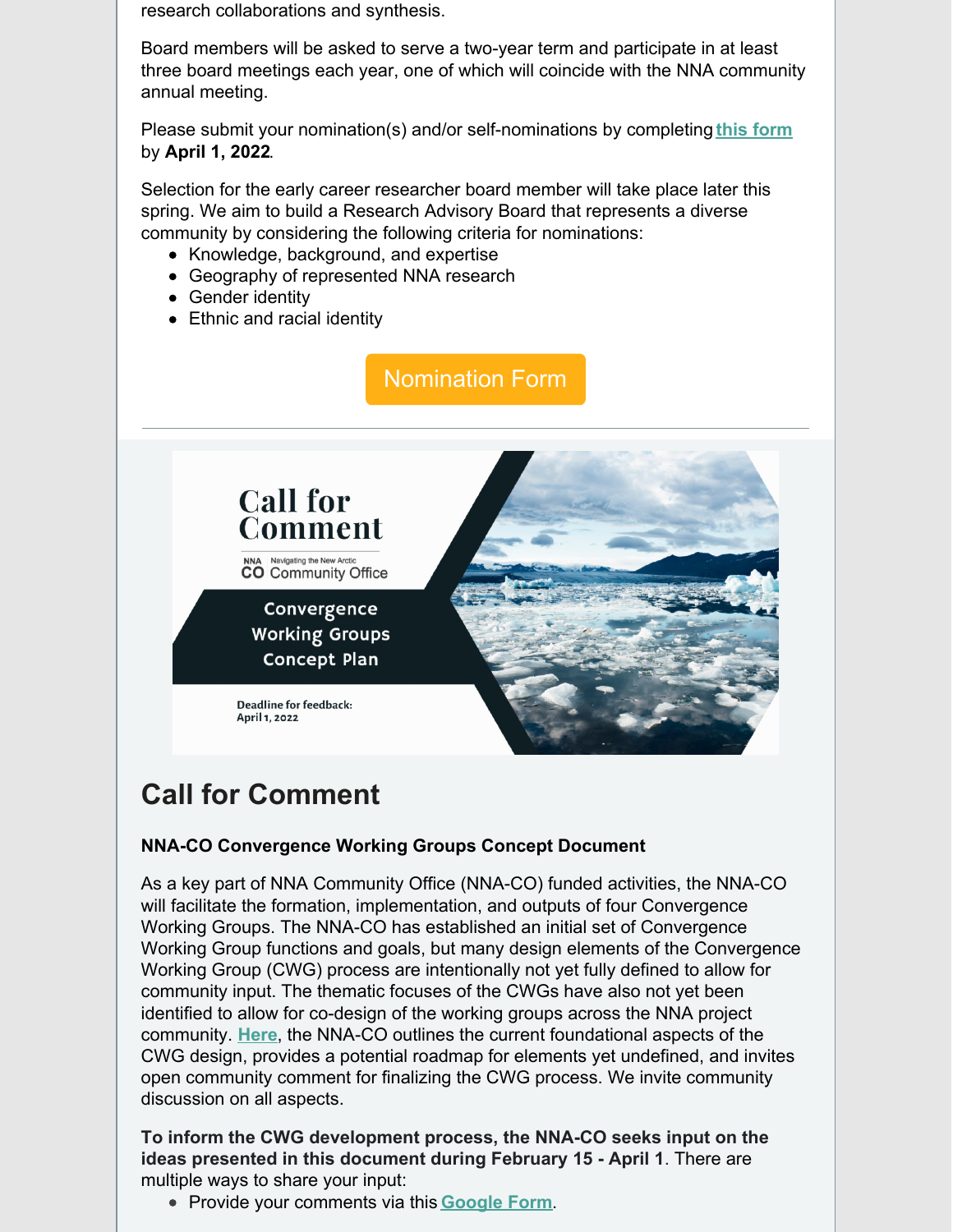- Email comments with the heading "CWG Input" to **[contact@nna-co.org](mailto:contact@nna-co.org)**.
- Comment directly on the document with **[this](https://docs.google.com/document/d/193FCd9WbQxOGb95X-a7vDGRJ2LzGSTTRwPSjuTVdKbU/edit?usp=sharing) link**.
- Attend an open comment and discussion session:
	- Thursday, February 24, 2022 at 12-1pm AK / 2-3pm MT / 4-5pm ET. **[Register](https://cuboulder.zoom.us/meeting/register/tJMlcO2urT0oG9RnTUxBOGwpD3zO3gplaRqv)** to attend.
	- Wednesday, March 16, 2022 at 8-9am AK / 10-11am MT / 12-1pm ET. **[Register](https://cuboulder.zoom.us/meeting/register/tJYuf-2pqz4pE9GjiG9ZJa-f22zVlkfQ5zc4)** to attend.

CWG Concept [Document](https://www.nna-co.org/sites/default/files/2022-02/Convergence Working Group - Concept Document_0.pdf)

### **Join the NNA-CO Broader Impacts Network**

The NNA-CO Broader Impact Network focuses on increasing the capacity for culturally appropriate education and outreach across the network and learning together. If you'd like to stay up-to-date on upcoming Broader Impacts Network meetings and Education & Outreach opportunities, please fill out **this [form](https://docs.google.com/forms/d/e/1FAIpQLScxJgQBlXUNwoCt-DPtMFN0I_qC9TPGOmr1__vPzlePXhj5iA/viewform?usp=sf_link)** to be included in our Broader Impacts Network communications.

### **NNA-CO February Outreach Fairs**

The NNA-CO hosted two outreach fairs in February. The Arctic Outreach Fair, which took place during the **Alaska Forum on the [Environment](https://akforum.org/)**, focused on presenting community outreach opportunities and research products coming out of 8 NNA projects. These project teams presented 3-minute flash talks to 62 participants. The Arctic Educators Fair presented flash talks from 10 NNA projects and 5 other relevant projects to Alaskan and Arctic-inspired educators. The event drew 90 participants. Both fairs offered Q&A portions so attendees could ask questions and interact with project teams.



Resources and flash talks from the Arctic Educators Fair may be accessed **[here](https://www.nna-co.org/nna-co-arctic-educators-fair-2022)**.

Interactive elements were included during the outreach fairs, including short-answer polls about the content being presented.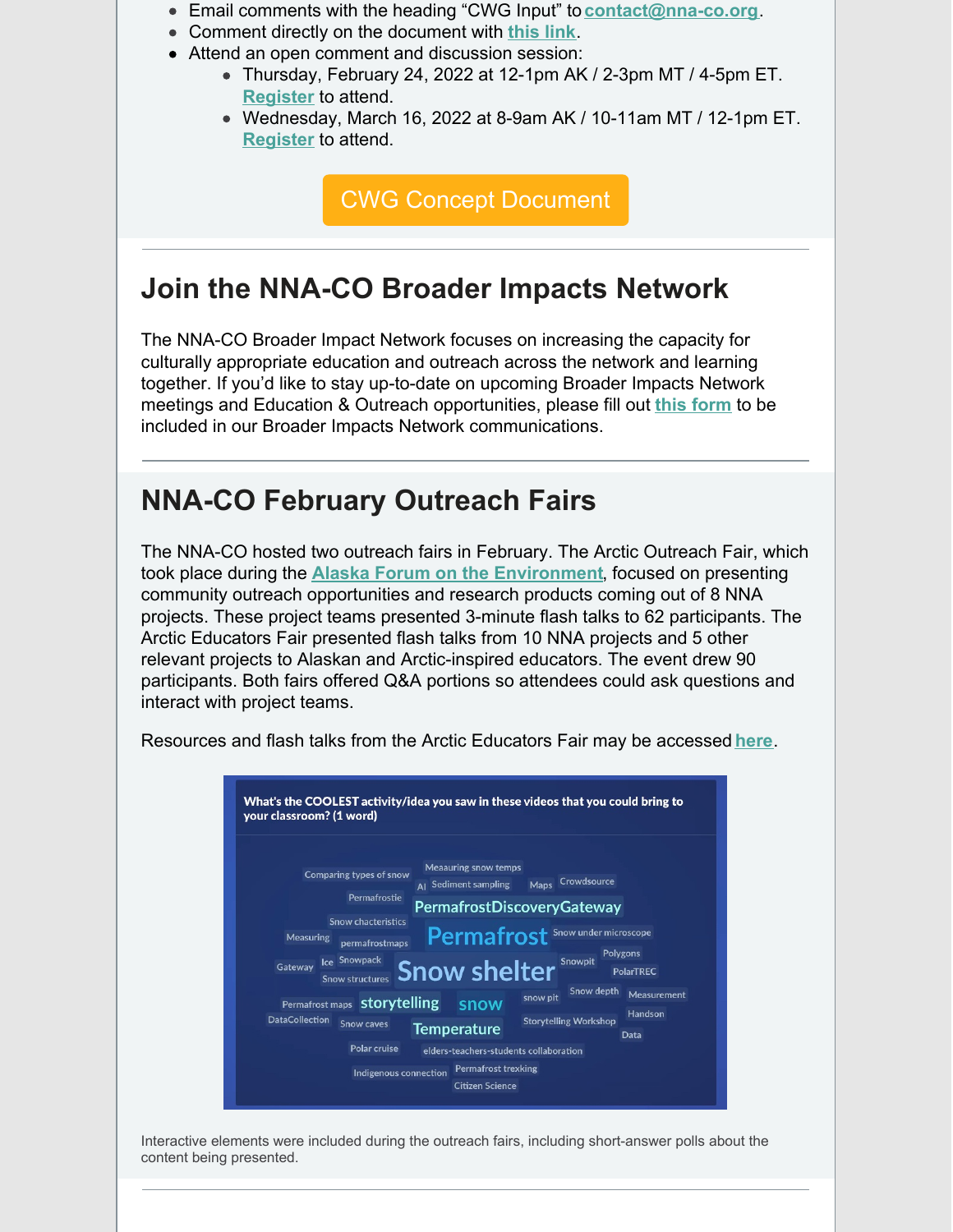## NNA Project Highlight

#### **Understanding the Changing Natural-Built Landscape in an Arctic Community: An Integrated Sensor Network in Utqiaġvik, Alaska**

Arctic communities are facing many current and future challenges related to the interactions of the natural and built environment in the context of climate change. The **[Understanding](https://www.nsf.gov/awardsearch/showAward?AWD_ID=2022639&HistoricalAwards=false) the Changing Natural-Built Landscape in an Arctic Community: An Integrated Sensor Network in Utqiaġvik, Alaska** project team is deploying aquatic and terrestrial sensors to monitor infrastructure impacts on the surrounding tundra, coastal, and lagoon landscapes around Utqiaġvik, as well as what impact the changing environment could have on the design and future planning of infrastructure and buildings. The team will also study how their multidisciplinary research team and Utqiaġvik residents communicate across disciplines and cultures to co-produce knowledge that is useful for both residents and researchers.

The project team consists of members from University of Virginia (PI Howard Epstein, Co-PI Matthew Jull, Co-PI Leena Cho, Co-PI Caitlin Wylie, Co PI-L. F. Rosado Murillo, Claire Griffin, Hannah Bradley, Mirella Shaban, MacKenzie Nelson). Collaborators include the US Army Corps of Engineers' Cold Regions Research and Engineering Laboratory (**[CRREL](https://www.erdc.usace.army.mil/Locations/CRREL/)**), National Renewable Energy Lab's Cold Climate Housing Research Center (**[CCHRC](https://www.nrel.gov/about/alaska.html)**), North Slope Borough **[Department](http://www.north-slope.org/departments/planning-community-services) of Planning and Community Services**, Taġiuġmiullu Nunamiullu Housing Authority (**[TNHA](https://tnha.info/)**), **[TRIBN](https://tribn.pro/)**, and Beaufort Lagoon **[LTER](https://ble.lternet.edu/)**. The project team is interested in networking with other project teams who are doing similar work on the North Slope of Alaska, and finding ways to coordinate fieldwork with other Utqiaġvik-based NNA project teams so as to not overwhelm the community and its resources. The team is also interested in hearing ideas on how to engage with Iḷisaġvik College students and faculty.

Questions and comments can be directed to Howard Epstein (PI) at **[hee2b@virginia.edu](mailto:hee2b@virginia.edu)**.

For more information, please contact the PI and watch**this [video](https://www.youtube.com/watch?v=OC4amdZoKPI)**.





2021 Summer fieldwork by CRREL and UVA, around TNHA housing and Hospital sites Photos by L. F. R. Murillo